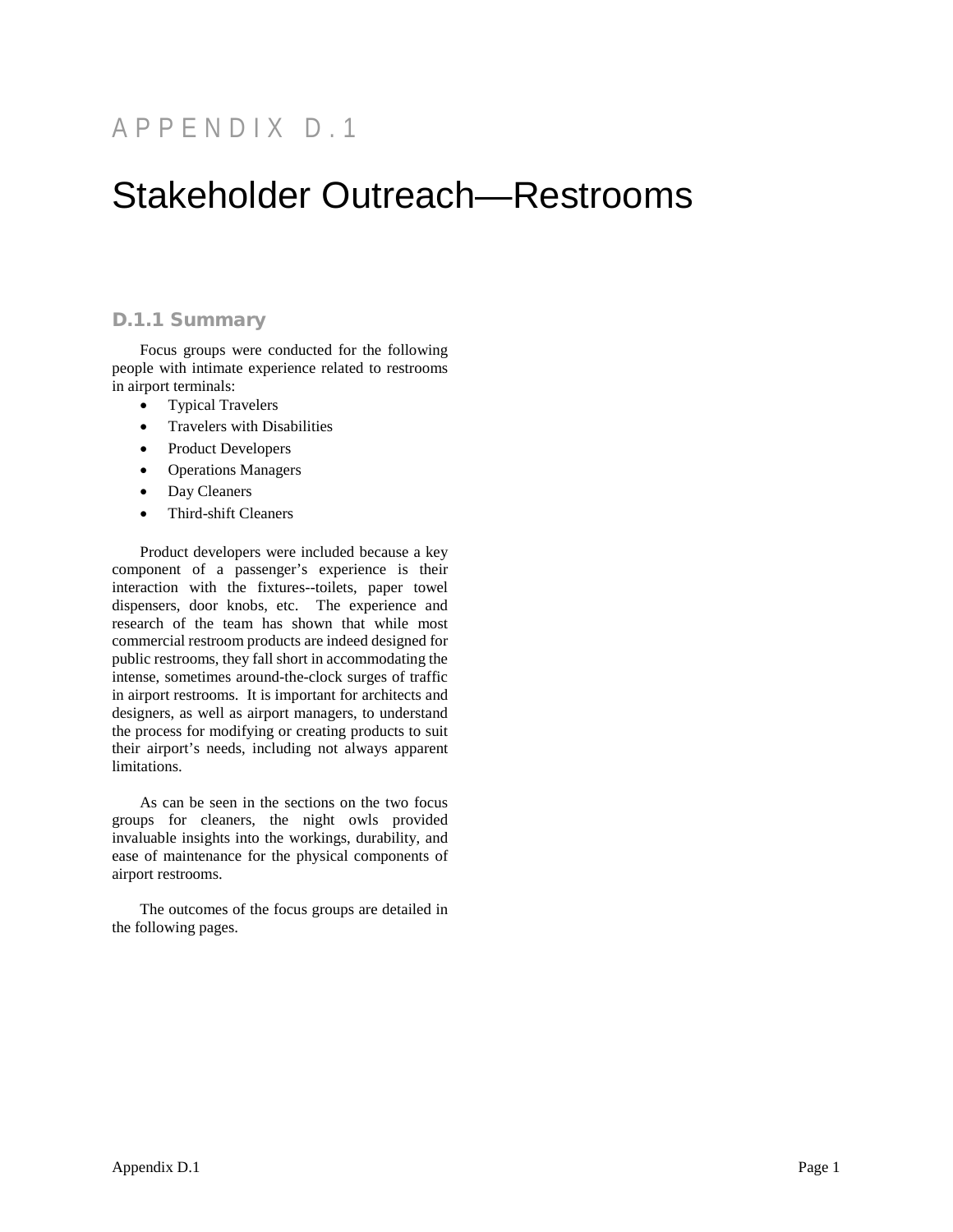

# **Overview**

The Focus Group for Typical Travelers met on April 23, 2013 at Architectural Alliance in Minneapolis, MN to provide input about airport restrooms including personal experiences and suggestions for improvements.

## **Participants**

Nineteen people participated in the discussion. Several were retirees. Others represented a variety of organizations, including 3M, the University of Minnesota, a software company, a nonprofit organization, a structural engineering firm, and Target. Rose Agnew, a member of the ACRP project team, facilitated. Project team members Jens Rothausen-Vange and Sharry Cooper also took part, providing information about the MSP restroom prototype describing details helpful to those responsible for planning and design.

# **Feedback and Brainstorming**

The focus group talked about what they saw and their airport restroom experiences in general. They considered these questions:

- 1. What do you really like about airport restrooms?
- 2. What about airport restrooms do you find inconvenient or frustrating?
- 3. What innovations / social media tools have you seen leveraged to improve restroom customer service?

The group specifically commented on these restroom design categories:

- Comfort (ease of maneuvering, privacy/dignity, sensory experience);
- Fixtures and accessories (toilets, urinals, sinks, dispensers, waste, conveniences);
- Demographic needs (gender, age, companion);
- Systems (lighting, ventilation, temperature, wayfinding, emergency);
- Aesthetics (colors, contrasts, textures); and
- Maintenance (clean, sturdy, in working order).

## **Focus Group Themes**

Several themes emerged from the discussion. They included:

- Cleanliness
- Room to Maneuver
- Family Rooms
- Overall Environment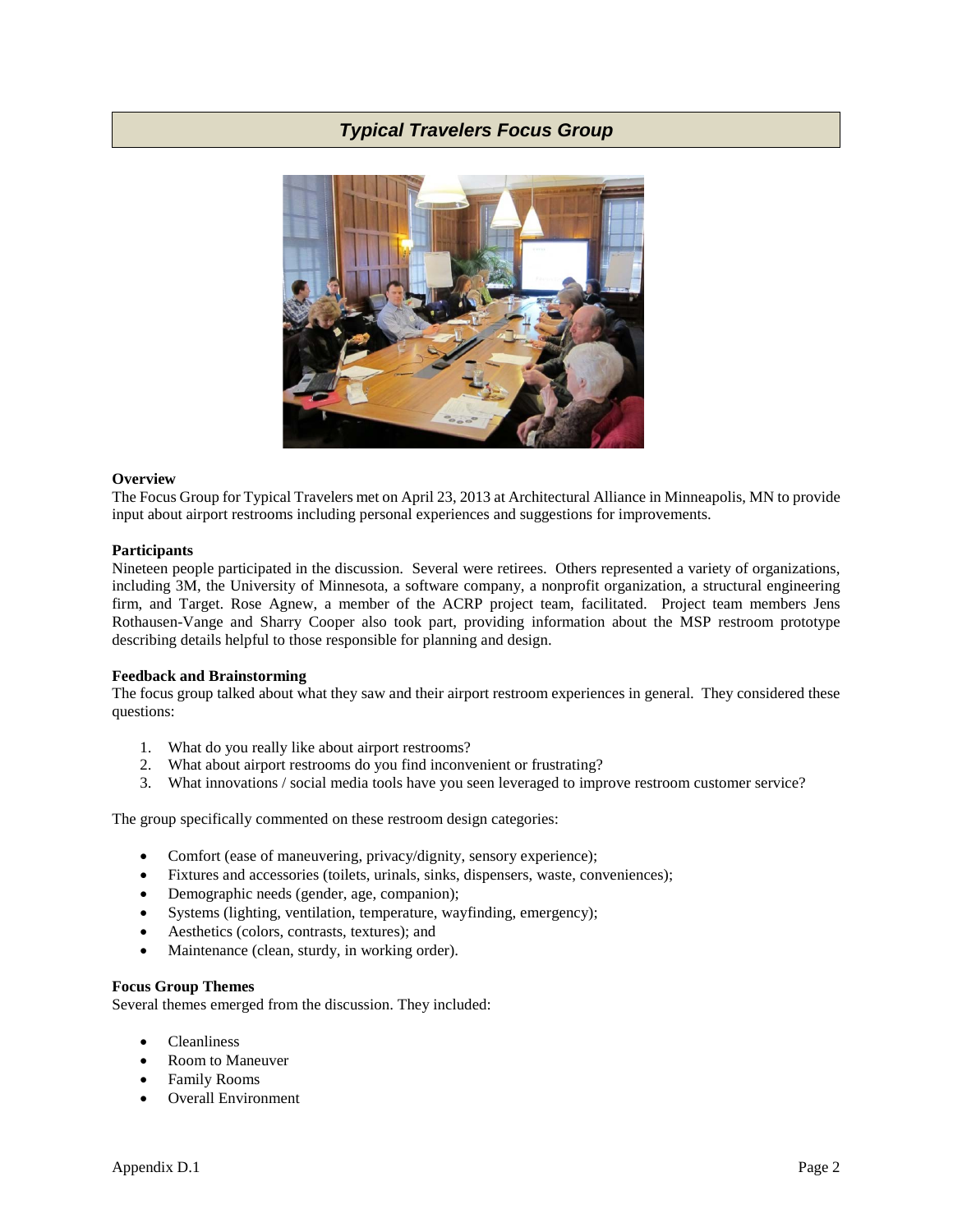The following are a summary of the comments through the session:

Comfort (ease of maneuvering, privacy/dignity, sensory experience)

# **Likes**

- No entry door
- Urinals and stalls that are larger spaces, e.g. at Target stores
- Certain level of masking/white noise inside toilet

# **Dislikes**

- Galley bathroom aisles are so narrow; almost like one-way traffic.
- Restrooms close to gate have capacity problems. Spouse or companion often has to wait.
- Men's room odors. Air exchange/quality.
- Taking granddaughter into Men's room.
- Restroom design when you can see directly inside
- Feel exposed if you can see through cracks in stall walls/door.

# **Innovations**

Want restroom with wide shelf deep enough to put purse.

- Why not hang toilet walls from ceiling so that dirt cannot collect where the floor meets the wall? Mopping is easier/faster
- Toddler seat in stall. Seat that flips down from wall. Refer to Kowalski's store in Woodbury, MN.
- Innovative art. Bright. Cheery. Flowers
- Warm, lovely lighting. LED lighting? Florescent lighting is harsh.

# **Comments/Brainstorming**

- Like views from restroom at John Hancock Building in Chicago. Also, natural light is good.
- Likes circular entry to restroom.
- Guthrie Theater have to fish hand inside to work dryer.
- Clearly define the safe rooms in terminal/ severe weather shelter
- Bathroom design needs to be well thought out to work.
- Appropriate cleaning staff levels.

# Fixture and Accessories (toilets, urinals, sinks, dispensers, waste, conveniences)

# **Likes**

- Full-length mirrors
- Disposable covers on toilet seats, e.g. O'Hare
- Screens at urinals
- Fitting room against the wall at least two sides
- Every stall is an ambulatory stall
- Niches for luggage/space for belongings
- Shelf with sink
- Lots of hooks
- Urinals separate from toilets
- Bottle-filling stations
- Place to put purse under sink (Note: contrarily, travelers with disabilities saw this as a difficulty)

# **Dislikes**

- Frustrated with soap dispensers that do not work and/or cannot reach
- Cannot stand automatic toilets and germs they might be spurting. You breathe this stuff in. Automatic sensor toilets keep flushing while occupying the stall.
- Hand dryers seen as germ spreaders
- Hard to wash hands with large handbag on arm need hooks
- Yellow mesh screen in urinals makes them look like they did not flush
- Even if there is a sink in stall, you are still touching door latch to exit
- Wetness/puddles at urinals
- Difficult to wash face with some faucet sizes
- Toilet paper that dispenses as a continuous roll. Do not like single-ply either.
- Narrow doors backpacks conflict
- No place to put coffee cup in stall
- No place for carry-ons at sinks

# **Innovations**

- Island sinks accommodate more
- Screens at urinals discussion of fly sticker used in some restrooms to improve aim. Mosquito planned for MSP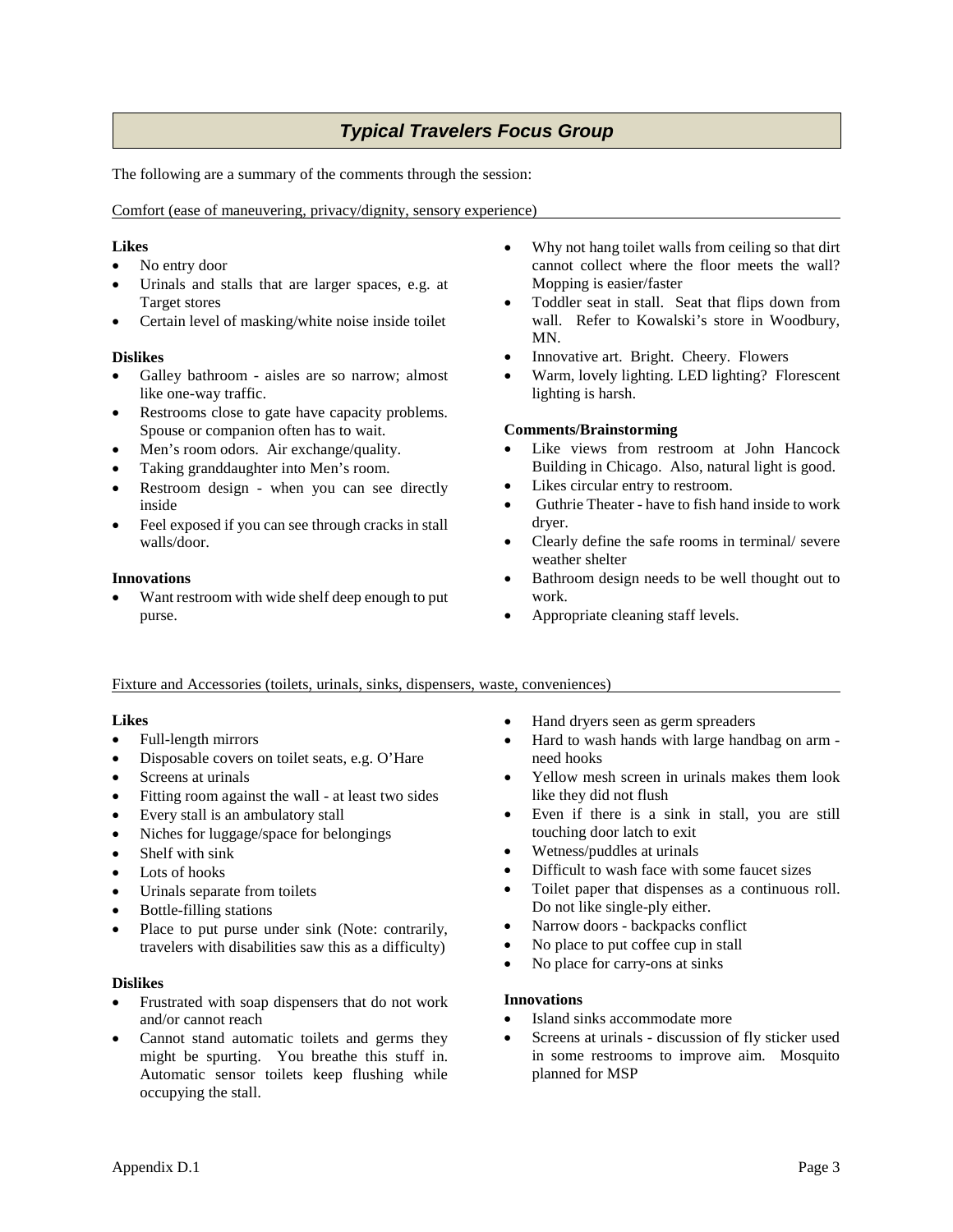- In University of Minnesota dorms, kids can download an app to see if washers/dryers are available. Would be good to have something similar to show which restrooms are closed and how long the queue is.
- Waterless urinals technology not quite there yet. San Diego tried but it did not work.
- Option for shutting off toilet flush if you are changing
- Sensor facing up on toilets with a sign pointing it out. Responds to heat from hand.
- Separate stalls from sinks
- Notification to maintenance toilet paper is low

# **Comments/Brainstorming**

If wearing black, faucets may not sense your presence

Demographic Needs (gender, age, companion)

## **Likes**

.

• Large disposal unit for adult underwear in both Men and Women stalls

# **Dislikes**

- Fear of leaving a child anywhere
- Navigating a small stall with a child, particularly if there is no way to restrain the child while you are using the facilities

## **Innovations**

• Accommodate the aging population.

- Cannot have too many hooks
- People think ADA stalls are a luxury. Sixteen people in this focus group take advantage of them when no one is using them. There's a difference between exclusive and accessible. Equal opportunity or preferential treatment?
- International flights people wash faces and brush teeth
- Travelers use restroom for other than the toilet change clothes, etc. Need shelf. Do not want to be splashed when putting on clean clothes.
- Women's rooms appear to be better equipped than Men's, e.g. hooks and baby changing tables
- Kids that are not restrained often crawl under stall open spaces - provide a seat with a belt
- Children need to be able to reach faucets and paper towels
- Small children are fidgety and often are afraid of things like loud hand dryers and automatic toilets

# **Comments/Brainstorming**

- Need lots of restroom locations, particularly when a large group deplanes an arriving flight
- Most fitness centers and hospitals have a family bathroom. Good for kids and spouses that needs assistance.

## Systems (lighting, ventilation, temperature, wayfinding, emergency)

## **Likes**

- Large/obvious well-marked signage, e.g. "Women" written down the side of wall
- Signage clues outside of restroom

## **Dislikes**

- Make sure signs link to actual restroom in that location
- Power outages

## **Innovations**

- Engineering can automatic toilets be made not to splash?
- Emergency back-up for when electricity does not work

Aesthetics (colors, contrasts, textures)

# **Likes**

- Like natural light
- Bright cheery ambiance. Flowers.

**Dislikes** Grey tiles are dreary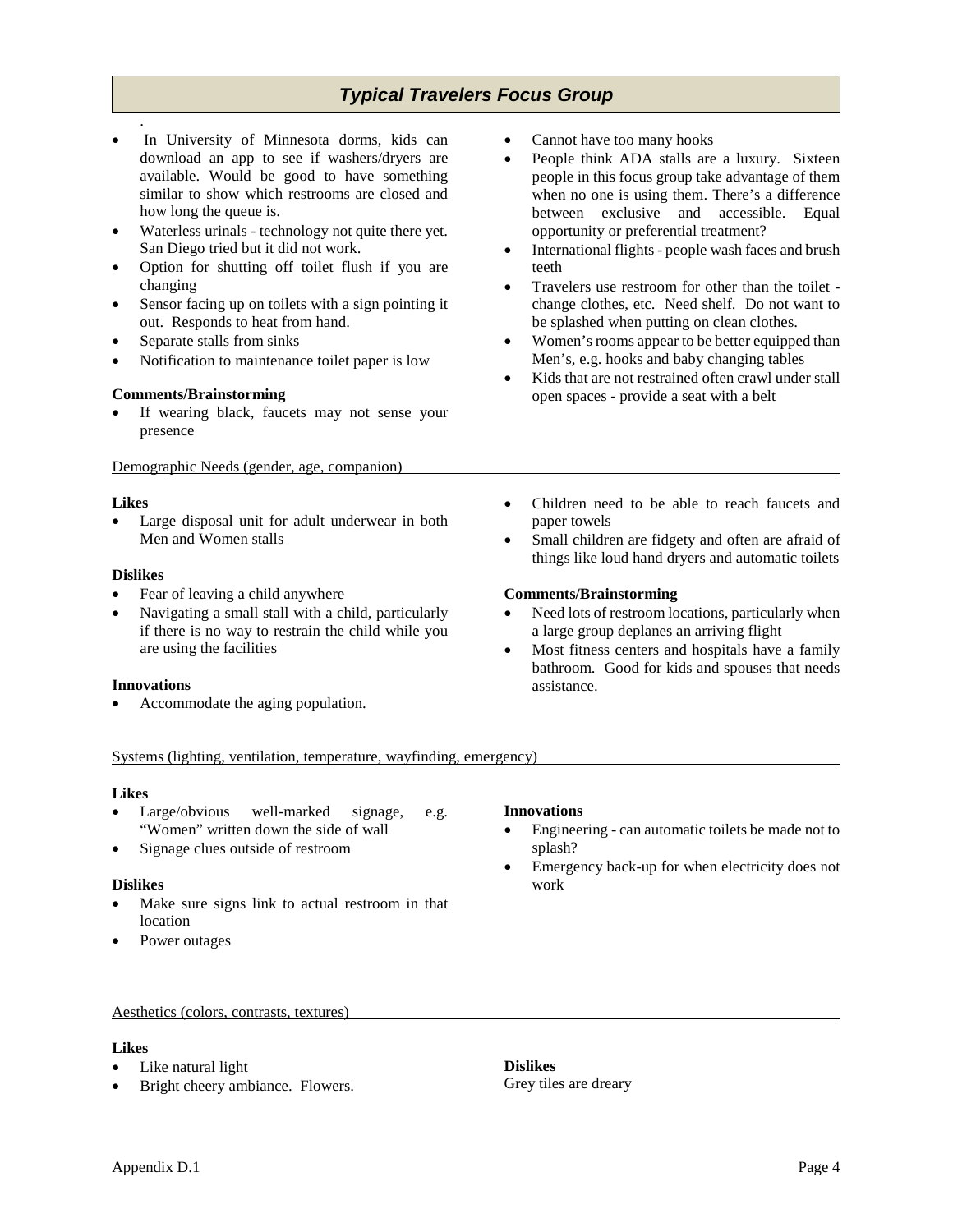# Maintenance (clean, sturdy, in working order)

# **Likes**

• Cleanliness above all

# **Dislikes**

- Trash cans too full/need to manage (Seen as indicative of airport's overall safety philosophy)
- Doors that do not close or lock
- Water seems to be everywhere, e.g. floors and countertops at sinks
- Automatic faucets not working
- Missing hooks

# What Would Make This Guidebook Useful?

- Clear title and table of contents
- Tabs
- More enticing cover
- Okay to repeat information
- Graphics make it fast, easy to use

# **Comments/Brainstorming**

- Amazing experience in Japan technology remarkable in actual toilet stall. Immaculate.
- Personal experience at biggest rest stop in Iowa. Ice storm - doors wide open. Dark. All the toilets plugged. No electricity and no back-up generator. No flush.
- Faucets all seem to go down at once

- Show chart with code minimums
- Show lifecycle analysis charts compared to initial costs. Restrooms are expensive.
- Aging, growing population references
- Cost for options prioritize. Maintenance costs

# What One Thing - Gut Reaction - is the Number One Priority for Airport Restrooms?

- More space (2)
- Bigger stalls (4)
- Out-swinging doors
- Traffic pattern in restroom
- Hooks
- No-door at entry. One less thing to have to touch. Maneuvering.
- Options available for restroom budgeting
- Wide stall /long depth
- Ease of access
- Dryers
- Place to lay stuff / traveling items. MSP has eightinch wide shelving behind the sink area. Shelf behind sinks may be difficult for some to reach.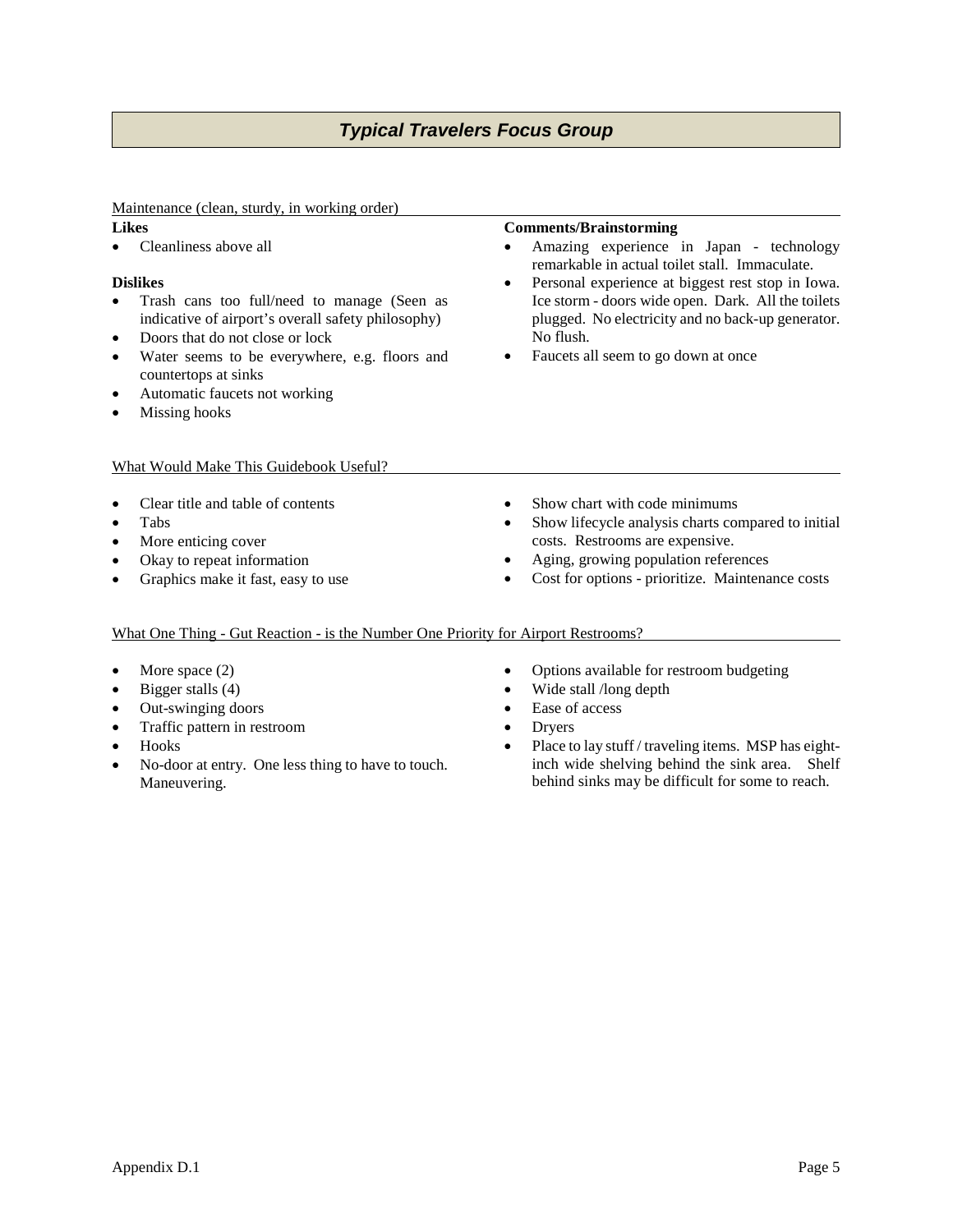



## **Overview**

The Focus Group for Travelers with Disabilities met on April 19, 2013 at the Minneapolis - St. Paul (MSP) International Airport to provide input about airport restrooms including personal experiences and suggestions for improvements.

#### **Participants**

Twenty-one people, most with disabilities, participated in the lively discussion. They represented a variety of organizations including the Center for Independent Living, Northwest Airline Disabilities Advisory Board, Minnesota Council on Disabilities, Minnesota Department of Transportation, and the University of Minnesota. Rose Agnew, a member of the ACRP Project Team, facilitated the discussion. Project team members Jens Rothausen-Vange and Sharry Cooper also took part, providing background about the MSP restroom prototype and drawing out details helpful to those responsible for planning and design.

#### **Feedback and Brainstorming**

The focus group first toured a new restroom prototype on Concourse F and then adjourned to the Airport Commission's Conference Center to talk about what they saw and their airport restroom experiences in general. They considered these questions:

- 1. What do you really like about airport restrooms?
- 2. What about airport restrooms do you find inconvenient or frustrating?
- 3. What innovations / social media tools have you seen leveraged to improve restroom customer service?

The group gave specific feedback on these design categories:

- Comfort (ease of maneuvering, privacy/dignity, sensory experience)
- Fixtures and accessories (toilets, urinals, sinks, dispensers, waste, conveniences)
- Demographic needs (gender, age, companion)
- Systems (lighting, ventilation, temperature, wayfinding, emergency)
- Aesthetics (colors, contrasts, textures)
- Maintenance (clean, sturdy, in working order) *See chart on pages 3-4.*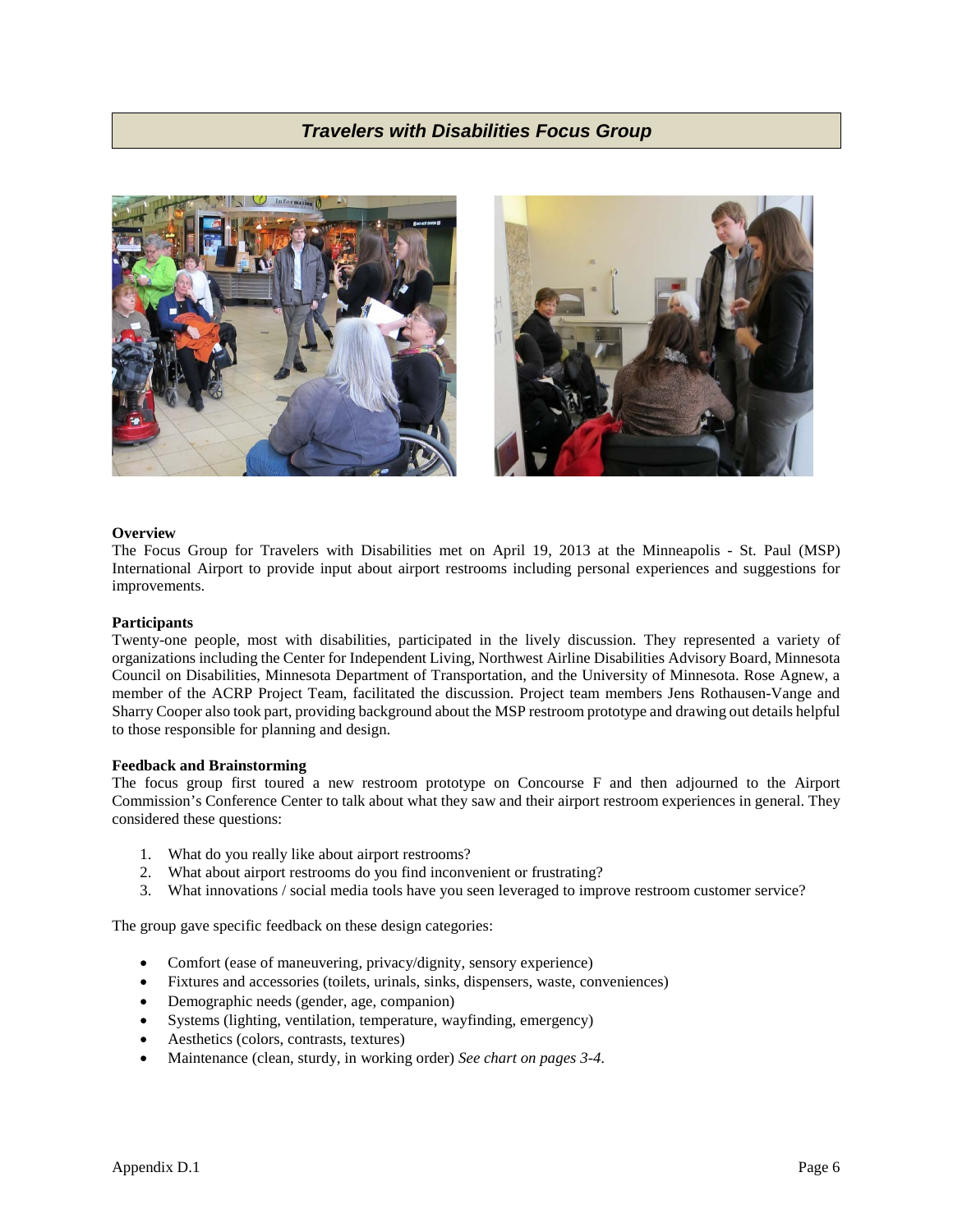## **Focus Group Themes**

Several themes emerged from the discussion. They included:

- **Need for Universal Design:** The lack of uniform restroom standards is a major concern for those with disabilities. Variations from airport to airport make usage challenging. For example, focus group participants said they never know how stall doors might operate, where hooks may be located in and outside of stalls, if they can retrieve items that drop to the floor, and if stalls will be equipped with handrails in appropriate places. In addition, they often can't reach recessed toilet paper holders and paper towels by sinks, access emergency call buttons, and read signage easily.
- **Room to Maneuver:** Getting around in a restroom with a minimum of difficulty involves entry ingress and egress, unimpeded access to appropriately sized stalls, and easy sink usage. Participants noted that all stalls need to be deep enough to accommodate wheelchairs as the preferred larger stalls are often occupied. Some differed on how high and where handrails should be located. Inside stalls, for example, people with leg bags cannot maneuver onto toilets with guard rails at standard heights. One participant recommended railings that can flip up and down as needed to allow side transfers. Another suggested providing enough companion space to accommodate a parent or a caretaker. In the sink area, some recommended separating paper towel dispensers and air dryers so that those with disabilities do not block access for other users. Plus, sight impairments often make it difficult to know where they are if the restroom has a two-way entrance and exit.
- **Hook Locations:** The group also differed about where hooks should be located in airport restrooms. Some said that hooks are best located away from the entry of the family room and close to the stall area. Others said putting hooks away from the entry will increase the likelihood they will forget items as they leave. For accessibility reasons, particularly for those using wheelchairs, others said that hooks should not be located under the sink as they had concerns about picking up items that might fall underneath.
- **Visual and Auditory Concerns:** Those with visual impairments said they needed to be able to see where walls meet the floor and suggested using contrasting colors. Restroom stall "Occupancy" signage should consider those who are color blind and include Braille lettering in the design. They also noted that airport announcements are difficult to hear in restrooms and suggested that restroom clocks be added to help travelers keep track of flight times.

The following are a summary of the comments through the session:

## Restrooms in General

## **Aesthetics/Navigation**

- Like natural light as opposed to fluorescent.
- Like well-lit spaces.
- Like lighted mirror above sink.
- Check lighting for glare.
- It's a source of anxiety if floors look slippery.

## **Cleanliness**

- Like a touch-free environment.
- Stall door handles are still not touch-free. Who has touched them last?
- Biohazard disposal used as trash.
- Could use phone number to call if toilet is over flowing and need maintenance.

## **Faucets/Sinks/Soap Dispensers**

- Not all sinks are accessible.
- Faucets and soap dispensers too similar.

## **Hand Dryers/Towels**

- Noisy hand dryers.
- Hard-to-reach towels.

#### **Hooks**

• No place to put purse/small bags/other belongings.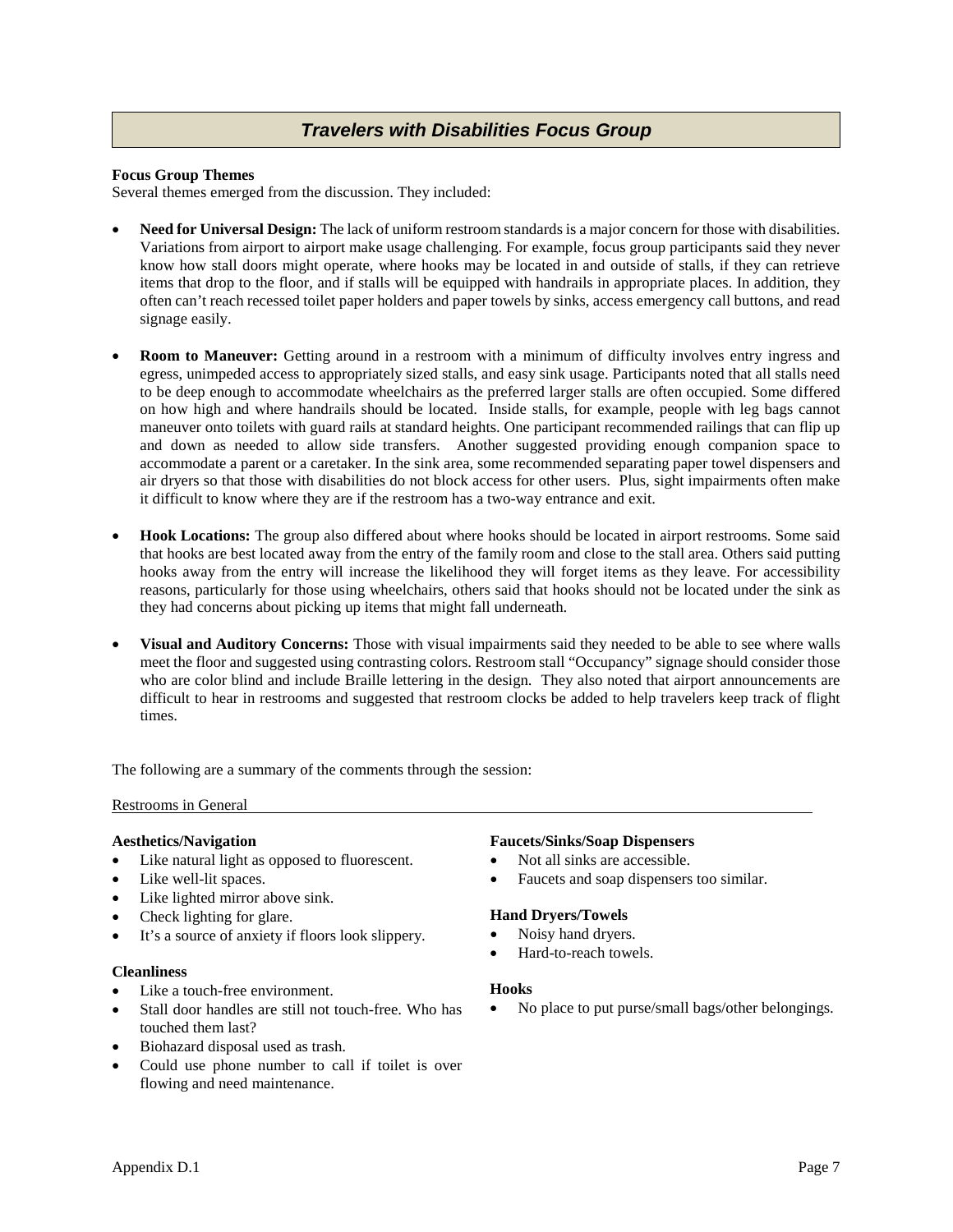# **Benches/Changing Area**

- Need to lay flat to change adult underwear.
- Nowhere to just change clothes.
- Not safe to have changing tables in places other than a stall.

# **Toilets/Stalls**

- Having toilet paper at lowest point is an issue for people who have to use arms. Utterly useless.
- No space for a companion in stall. May need to help a child with a disability, for example.
- Seat height of toilet. Need it to be higher if older person.

# MSP's New Restroom Prototype

## **Aesthetics/Navigation**

- Beautiful. Loved mosaic.
- Many features exquisite.
- Walls need to be brighter. Need contrast with signs. Not enough color contrast anywhere.
- Sunlight--reflection from mirror.
- Navigation was good.
- Install blade sign perpendicular to path of travel on concourse.
- Women's restroom has two "halves" each with an accessible stall, so that one side can be closed at a time for cleaning.
- Don't like two-way entries because you don't know where to go if you have a sight disability. Hard to find way out.

## **Faucets/Sinks/Soap Dispensers**

- Can't see recessed locations at the sink at an angle.
- Counters are six inches shallower than standard improves reach to faucets/soap

# **Hand Dryers/Towels**

- Stacking of dryer and hand towels  $-$  too hard to reach and to see. Pull towel recess out four inches to make it more accessible, but prefer to have them separate.
- Air dryer is next to paper dryer. When multiple people are in the bathroom, they will be lining / stacking up to get access.
- Towels are hard to reach if you're coming in at an angle.
- Often there are no grab bars by toilet.
- Don't want railing interference if helping someone with a leg bag.
- If accessible stall is in use, need other stalls to be long enough to accommodate wheelchairs.
- Urinals need larger privacy screens.

## **Other**

- Family bathrooms are important.
- Airport announcements hard to hear in restrooms. Need to keep track of flight times.

# **Hooks**

- Location of hooks is an issue. Better by Family Room door.
- Coat hooks too close to toilets. Separate between stall and rest of room. Other side of partition. Likelihood of forgetting stuff is greater.
- Hooks great in family room. Near toilet, could use a third hook that's adjacent and not to close to it.
- Hooks by sink not very accessible from wheelchair. If something falls how do you get down to get it?

## **Toilets/Stalls**

- No sidebars in accessible stall by toilet. People in wheelchairs and elderly need them.
- Having a railing is good. It could stand out a bit more. It's pretty flush with wall.
- Recessed toilet paper holders are too low.
- Prefer rolls of toilet paper to be perforated.
- Toilet paper dispenser should be outward-facing. Hand angle is issue.
- Handicapped stall measurements some are off.
- If you need to transfer to toilet seat from a wheelchair this restroom is no different from any other.
- Red and Green light needs to be bigger for unlock/lock.
- Accessible stall auto door doesn't stay open long enough. Passengers are always carrying baggage.
- Need accessible stall push-plate. Big red button is confusing. Is it for an emergency?
- Depths of stalls are good.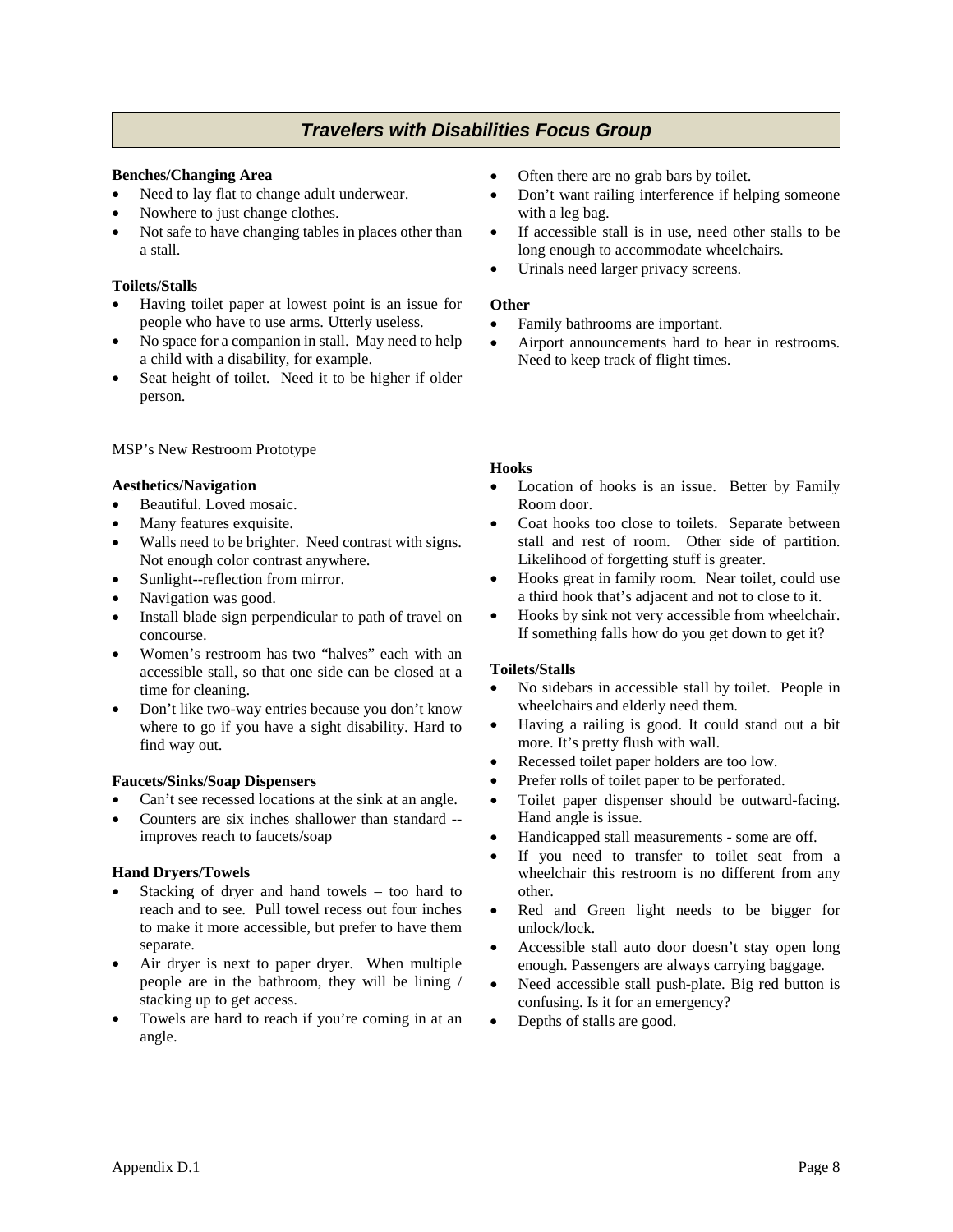## **Benches/Changing Area**

- Baby-changing table sign. Picture miscues because it's above the trash and looks like a pull-down baby changing station.
- Need a spot to  $s$ it maybe a bench outside stalls

## Brainstorming Ideas and Recommendations

# **Aesthetics/Navigation**

- Need autism spectrum disorder accommodations
- Use small tiles with joints. Helps people to hear others.
- Strive for uniformity in all restrooms so it's the same airport to airport.
- Need contrasting wall and floor finishes. People with low vision need cues. Nice blue with gray, for example. Something that doesn't blend.
- Should be able to see colored braille if you look closely at wall. Need to know where wall starts.
- Integrate signage into finishes.

# **Cleanliness**

- Post a phone number for maintenance for things like an over-flowing toilet.
- Need automatic opening/locking/unlocking doors.

## **Hand Dryers/Towels**

- Need more intuitiveness for hand drying with towels and blowers. Also on opening/closing doors.
- Position paper towels and hand dryer next to sink to avoid dripping and slippery conditions

## **Hooks**

- Add third hook adjacent and not too close to others in accessible stall.
- Add coat and bag hooks
- Need place to hang cane.

# **Toilets/Stalls**

- Abbott Northwestern Hospital has a railing that flips up and down.
- If you fall or have another emergency, make it easy to call for help. An accessible stall push-plate or Apple's Siri technology that already exists on phone. What about speech differences/accents?
- Consider color blindness in "stall closed" sign.
- Place grab bars behind toilet.
- Add baby seats in stalls. Kowalski's in Woodbury, MN has them.

# **Other**

Mirror is  $1/4"$  too high from floor.

- Accessible stalls need a large, identifiable icon.
- Doors need to stay open long enough so you can get into the stall properly and are not hit.
- Add Braille to indicate if accessible stall is "in use" or "available."
- Doors need partial self-closure. May not want to close door completely.
- Some people need grab bars on both sides for maneuvering. Some need one side of the toilet open with no grab bar for transferring.
- Add clocks in restrooms to keep track of time, this is a partial answer to audible public address system for people with hearing loss.

## **Benches/Changing Area**

- Need companion restroom room for people to assist.
- Strongly support having a dressing table or bench in all unisex restrooms.
- Have a stall just for changing to keep people out of handicapped stall. Maybe a bench in it. Something to put things on.
- Have a physical therapy type table that you can clean easily and is adjustable to different heights. We have one where I work (U of MN).
- Provide accessible baby changing station
- Include adult-size changing tables in restrooms. Some people are unable to use toilets.

# **Other**

- Prevent travelers without disabilities from using the accessible stalls. Use statistics and guilt.
- Cite injuries in bathrooms and cost of noncompliance. Legal responsibility to follow ADA.
- How about clocks in restrooms to keep track of time? Partial answer to public address systems that can't be heard.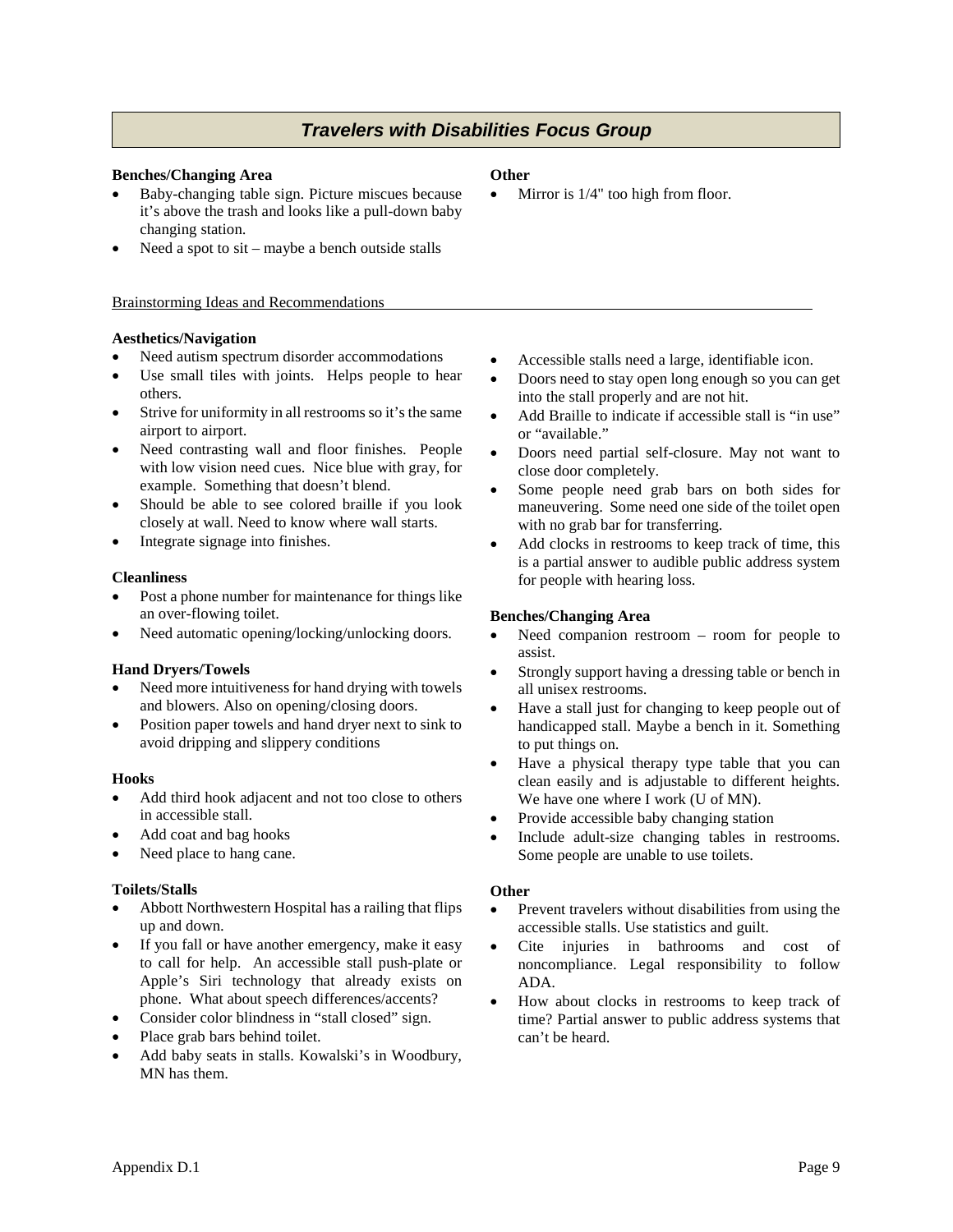#### Guidebook Recommendations

- Throughout guidebook, treat travelers with disabilities as typical travelers.
- Include things we're talking about.
- Say something about vetting and universal design.
- Sell importance of accessibility right up front. "If you do these things, the guide will work for everyone."
- Users want to read as little copy as possible. Prefer graphics, lists, etc.
- Provide illustrations showing measurements.
- Give statistics. Cost of fixtures, etc.
- Share any opportunities for airport operators to get matching grants.
- Include section for engineers/designers to locate resources.
- No jargon. Use active English.
- Employ someone who knows how to write.
- Say this: "With significant input from people with disabilities."
- Can you physically tab sections in the handbook? Recommend tabs for quick reference.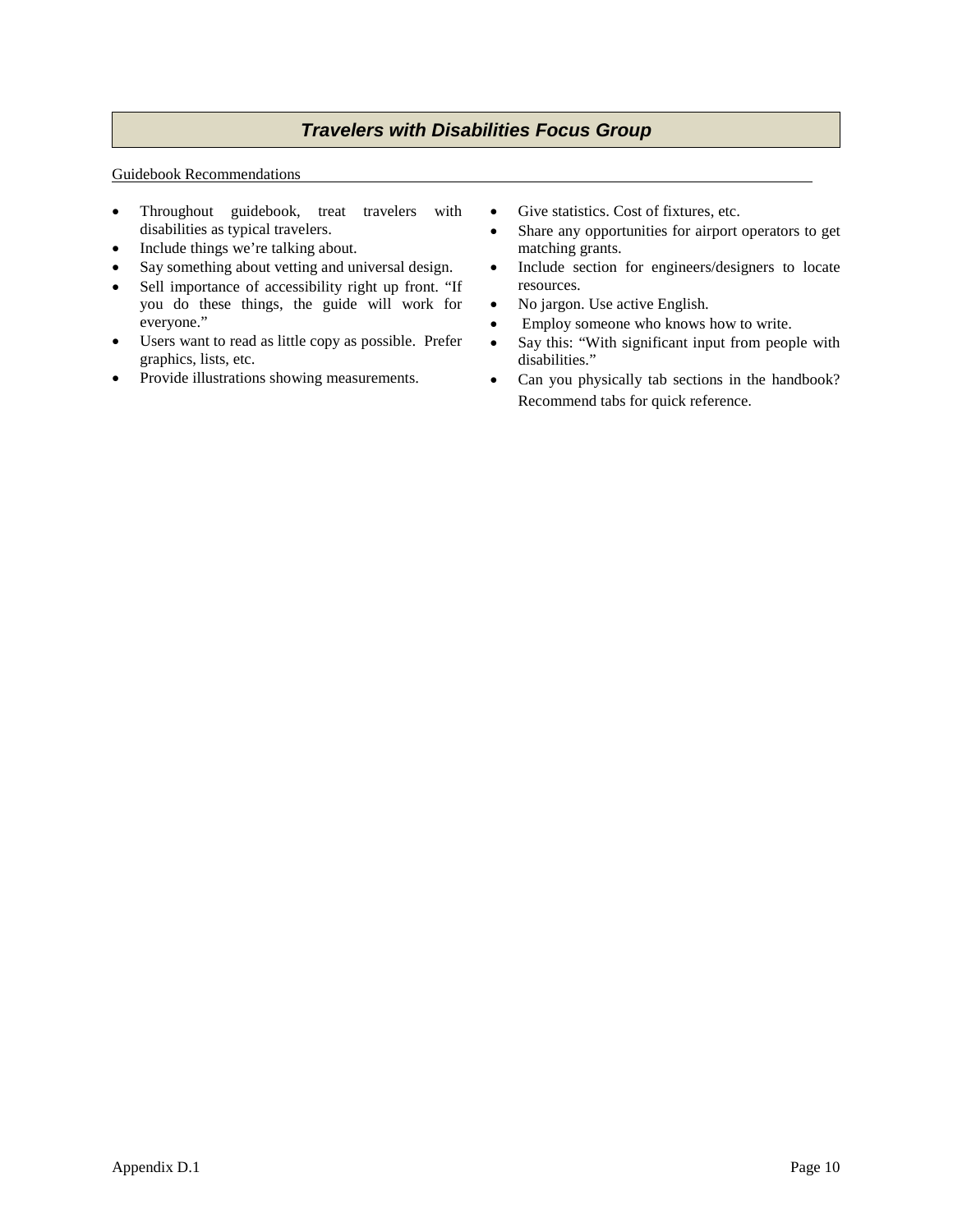# *Product Development Focus Group*

# **Overview**

The Focus Group for Product Development met on April 24, 2013 via GoToMeeting to provide input about the process for modifying existing products or developing new products that may be unique to the needs of airport terminal restrooms.

# **Participants**

Representatives from three product manufacturers that worked with Architectural Alliance and Michaud Cooley Erickson to develop or modify products for the recent restroom remodeling at Minneapolis-St. Paul International Airport participated in the discussion. They were:

Bradley Corporation: Developed new toilet dispenser/waste disposal combination unit for toilet stalls, new biohazard disposal receptacle, and modified their Verge sink.

Jason Renner - Senior Product Manager Mark Meyer - Product Engineer Jon Villwock - Product Manager Jeff Rudy - Product Manager

Forms + Surfaces: Developed new fingerprint-resistant pattern/texture for stainless steel toilet stall doors and door frames.

John Wafford - Regional Sales Manager for Central U.S. Mike Konieczny - Minnesota and Dakotas Territory Manager

Electric Mirror: Developed new clerestory light boxes for lavatory and stall areas and modified lighted mirrors.

Mike Montgomery - Chief Operating Officer Patrick Erickson - Lead Designer

Rose Agnew, a member of the ACRP Project Team, facilitated the discussion. Project team members Jens Rothausen-Vange and Sharry Cooper also took part, providing background about the MSP restroom prototype and drawing out details helpful to those responsible for planning and design.

The following are a summary of the comments through the session:

What are Your Hot Buttons for Airport Restrooms in General?

- Having an internal learning process on how to do this best
- Focus on comfortable, resort-oriented, warm, friendly for cleaning
- Bright is important no florescent lights
- Cleanable, e.g. stainless finishes
- Timeless design
- Think through long term coating implications
- A big thing: touch free including entry doors
- How well a product cleans is key
- Odor in the restroom need air exchangers
- Privacy and space in stalls
- Design and overall feel
- Large stalls especially for large guy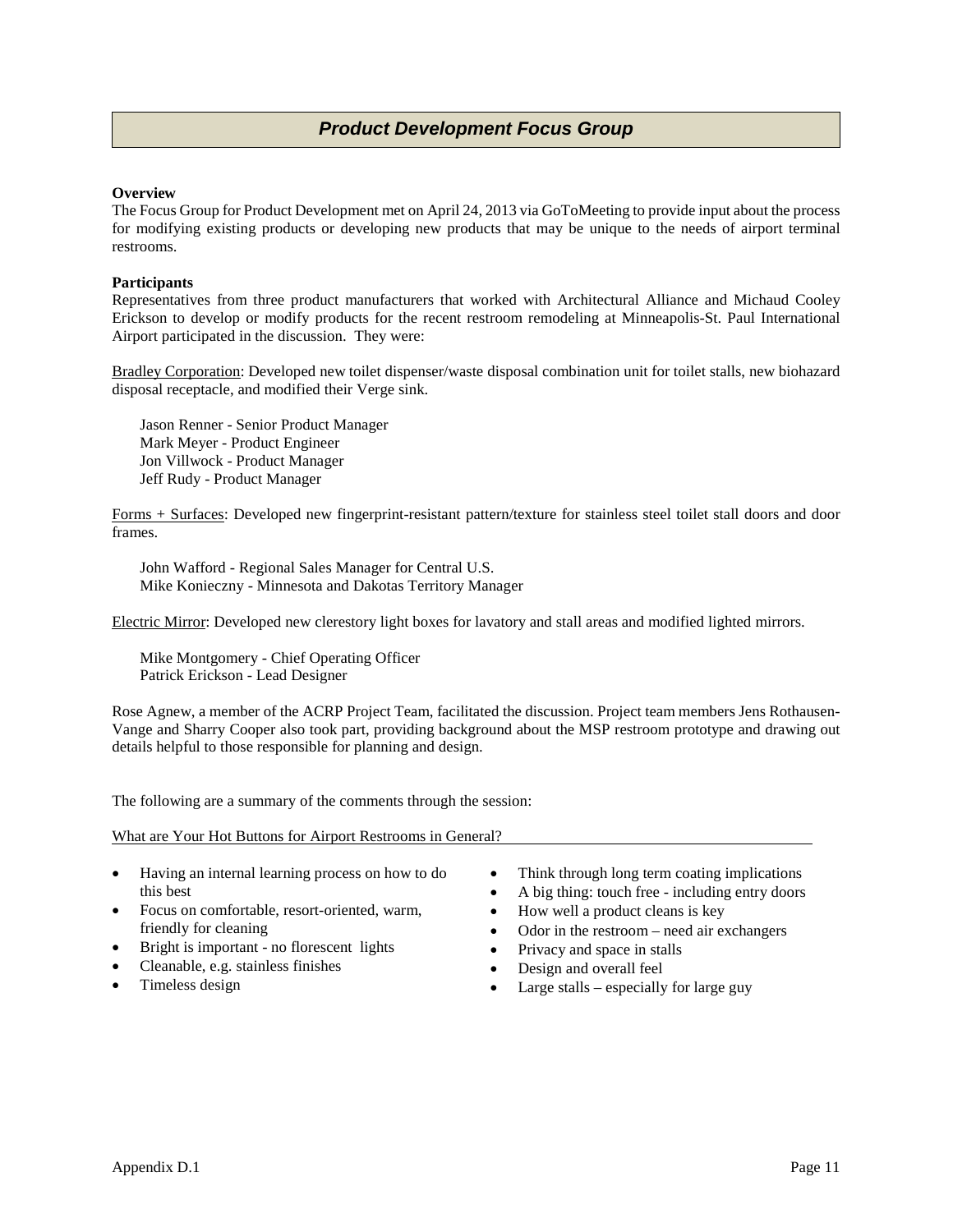# *Product Development Focus Group*

What is Your Process for Developing New Products vs. Modifying Existing Products?

## **Electric Mirror**

- 3-D modeling preliminary models
- Build a prototype
- Review and get feedback go back and forth with the owner on requirements

## **Bradley**

- Similar steps as above
- Shorter time due to product types
- Begin with a product specification

# **Forms + Surfaces**

- Work is custom, therefore more requirements
- Generally new products try to stay consistent with the manufacture
- 3-D modeling very effective
- Important to do rigorous requirements and get feedback followed by cost analyses and maintenance evaluations

# What is Recommended Duration for Design, Prototypes, Evaluation, and Installation?

- Depends on product and if any items are outsourced, which has impacts especially if only one supplier
- Bradley general we modify existing product vs. brand new product design
- Generally 4-6 week process



## What are Minimum Quantities?

- Minimum quantities are going to vary
- Custom model typically on demand
- Based on Return on Investment
- Usually a special charge for a one-off design

# Who Bears the Development Cost? (Related to Quantities)

- Client bears the development cost typically built in
- Depends on if manufacturer is doing their own tooling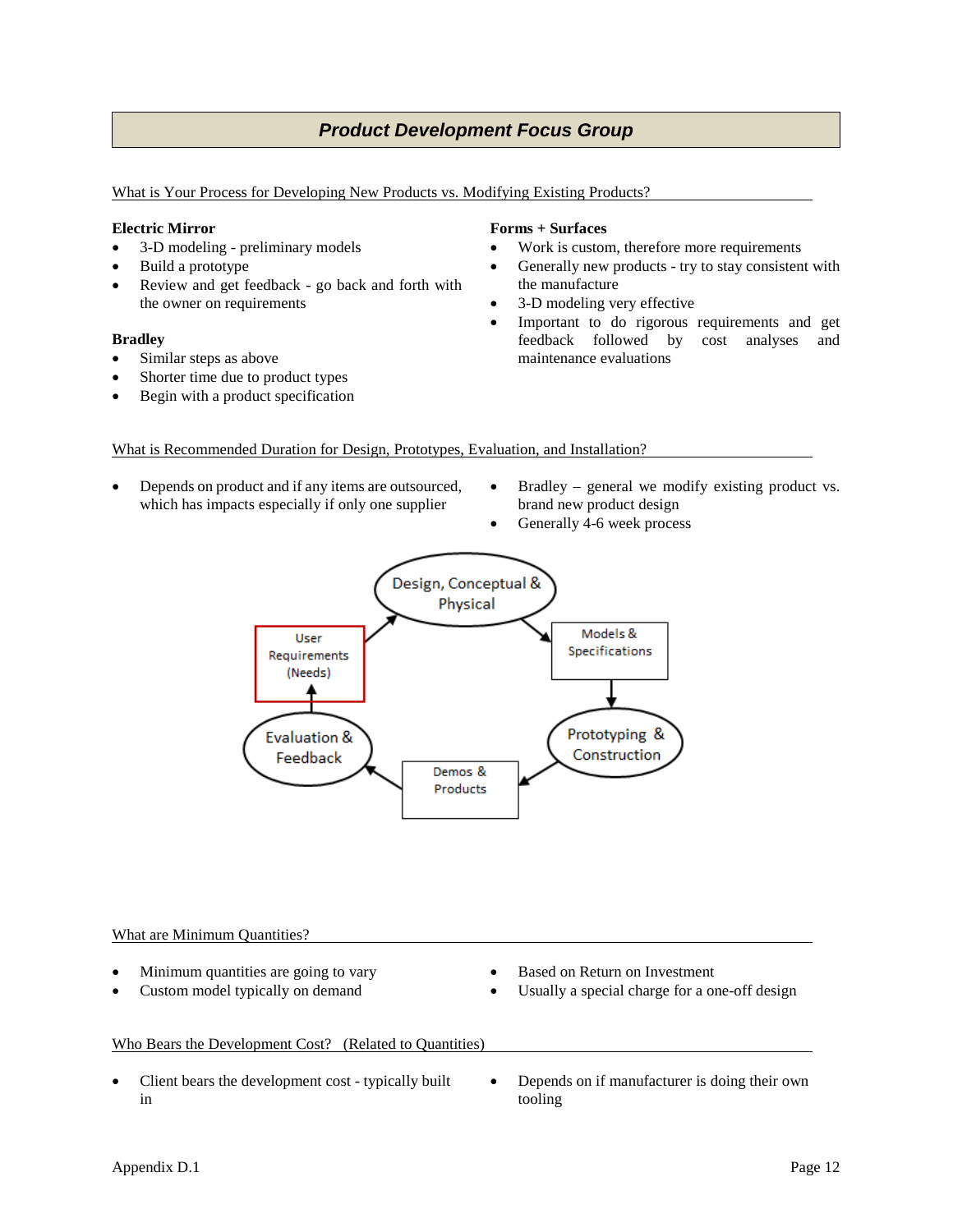# *Product Development Focus Group*

Describe Your Recommendations on Meeting Maintenance Goals/Metrics?

- Review preliminary prototype studies
- Analyze lifecycle cost
- How are replacement parts handled?
- Electric Mirror source high performance vendors
- Bradley have own custom profile for maintenance (somewhat proprietary)

# Many Airports Have Sustainability Goals – Can You Provide Recommendations?

- Sustainability is all about making economic decisions
- Consider the airport
- Consider the Return on Investment and cost savings
- It depend on the product and the scenario where is installed, e.g. high traffic gate

# Tools and Checklist for Guidebook

The following highlights the importance of new or modified products for various stakeholders. More dots equal higher importance.

|                                    | <b>PERFORMANCE</b>  | <b>COST</b>             | <b>EASE OF</b><br><b>USE</b> | <b>RELIABILITY</b><br><b>MAINTENANCE</b> | <b>SAFETY</b> |
|------------------------------------|---------------------|-------------------------|------------------------------|------------------------------------------|---------------|
| <b>USERS</b>                       | $\bullet\bullet$    |                         | . .                          | .                                        |               |
| <b>BUYERS</b><br>(OUTSOURCE)       | $\bullet\bullet$    | $\bullet\bullet\bullet$ |                              | .                                        |               |
| <b>RETAILERS</b>                   | $\bullet$ $\bullet$ | $\bullet\bullet$        | $\bullet$ $\bullet$          | $\bullet$                                |               |
| <b>PROCUREMENT</b>                 |                     |                         |                              |                                          |               |
| MANAGEMENT                         | $\bullet$           | $\bullet\bullet\bullet$ |                              |                                          | . .           |
| <b>AIRPORT</b><br><b>MARKETING</b> |                     |                         | $\bullet$ $\bullet$          | . .                                      |               |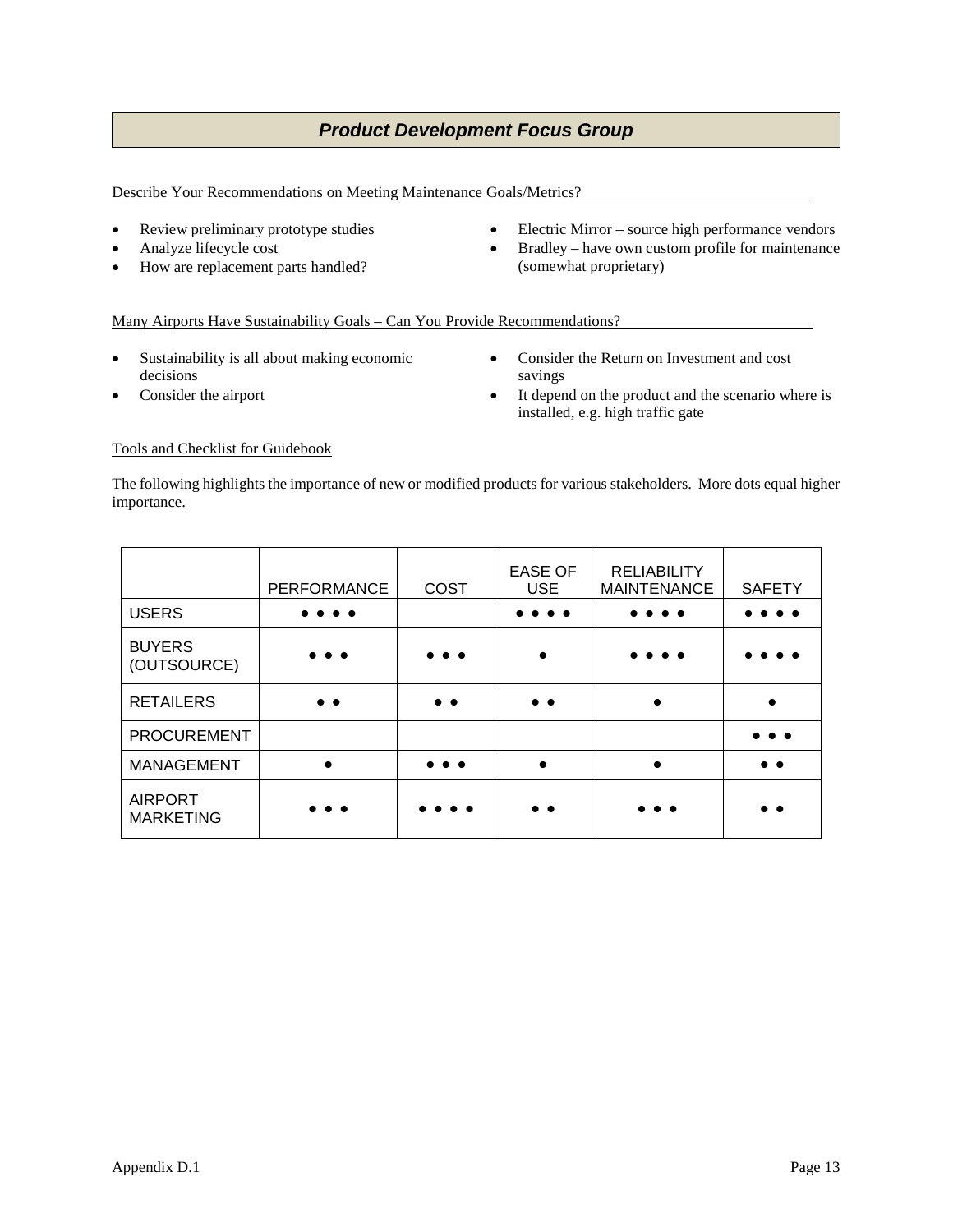# *Airport Operations Managers Focus Group Airport Operations Managers Focus Group*

## **Overview**

The Focus Group for Airport Operations Managers at General Mitchell International Airport (MKE) met on July 2, 2013 at the airport to provide input related to business drivers and planning criteria associated with airport restroom remodeling and new construction. The Operations Managers at General Mitchell were chosen as the airport is currently in the process of remodeling the baggage claim restrooms and has completed a series of refurbishment of restrooms over the last 10 years.

# **Participants**

Eight people from the airport staff participated including:

- Marketing and Public Relations Manager
- Two plumbers
- Facilities Supervisor
- **Maintenance**
- Project Manager
- Deputy Airport Director
- Airport Director

Rose Agnew, a member of the ACRP project team, facilitated. Project team members Jens Rothausen-Vange and Sharry Cooper also took part, providing information about the MSP restroom prototype describing details helpful to those responsible for planning and design

## **Feedback and Brainstorming**

The focus group mapped ideas related to the following two areas of discussion:

- 1. What were the business drivers for a new remodel and/new construction of a restroom? This discussion involved:
	- a. General Mitchell's Restroom Vision and Intent related to:
		- New construction or renovation
		- Customer service requirements / metrics
		- Safety and security audit
		- Disability / access audit
		- Maintenance / sustainability standards / metrics
	- a. General Mitchell's Business Model Operations / Management (Logistics)
		- Existing conditions assessment
			- o Hours of operation
			- o Feasibility study
- o Number of toilets required by airport square footage or passenger number or service level
- Future demand assessment
	- o Assess future impacts on passenger /capacity
- Practical maintenance and cleaning requirements and schedule / solutions
- Cost benefit analysis (number of restrooms)
- Information and communication (e.g. way finding, signage, etc.)
- 2. Planning criteria discussion primarily associated with:
	- a. Comfort (ease of maneuvering, privacy / dignity, sensory experience)
	- b. Fixtures and Accessories (toilets, urinals, sinks, dispensers, waste, conveniences)
	- c. Demographic Needs (gender, age, companion)
	- d. Systems (lighting, ventilation, temperature, wayfinding, emergency)
	- e. Aesthetics (colors, contrasts, textures)
	- f. Maintenance (clean, sturdy, in working order)

# **Focus Group Themes**

Two main themes emerged from the discussion. They included:

- 1. Consider flow, volume, maintenance, and safety issues before considering aesthetics.
- 2. Design bathrooms for rigorous use. Look to prisons for planning and design ideas. The sheer volume and general abuse make it necessary to design for rigorous impact.

# **Planning Criteria / Business Drivers**

## Recommended Design Considerations:

- Passenger flow, volume, and peak periods
- Passenger lines and throughput
- How many stalls will fit in a restroom
- Requirements to work within the footprint
- Customer service issues (e.g. parent / child, child height sink [male and female], changing table, family room, luggage space)
- Balance of the needs and requirements of all stakeholders (e.g. solicit input from the different airport departments and functions as well as maintenance and plumbers - consider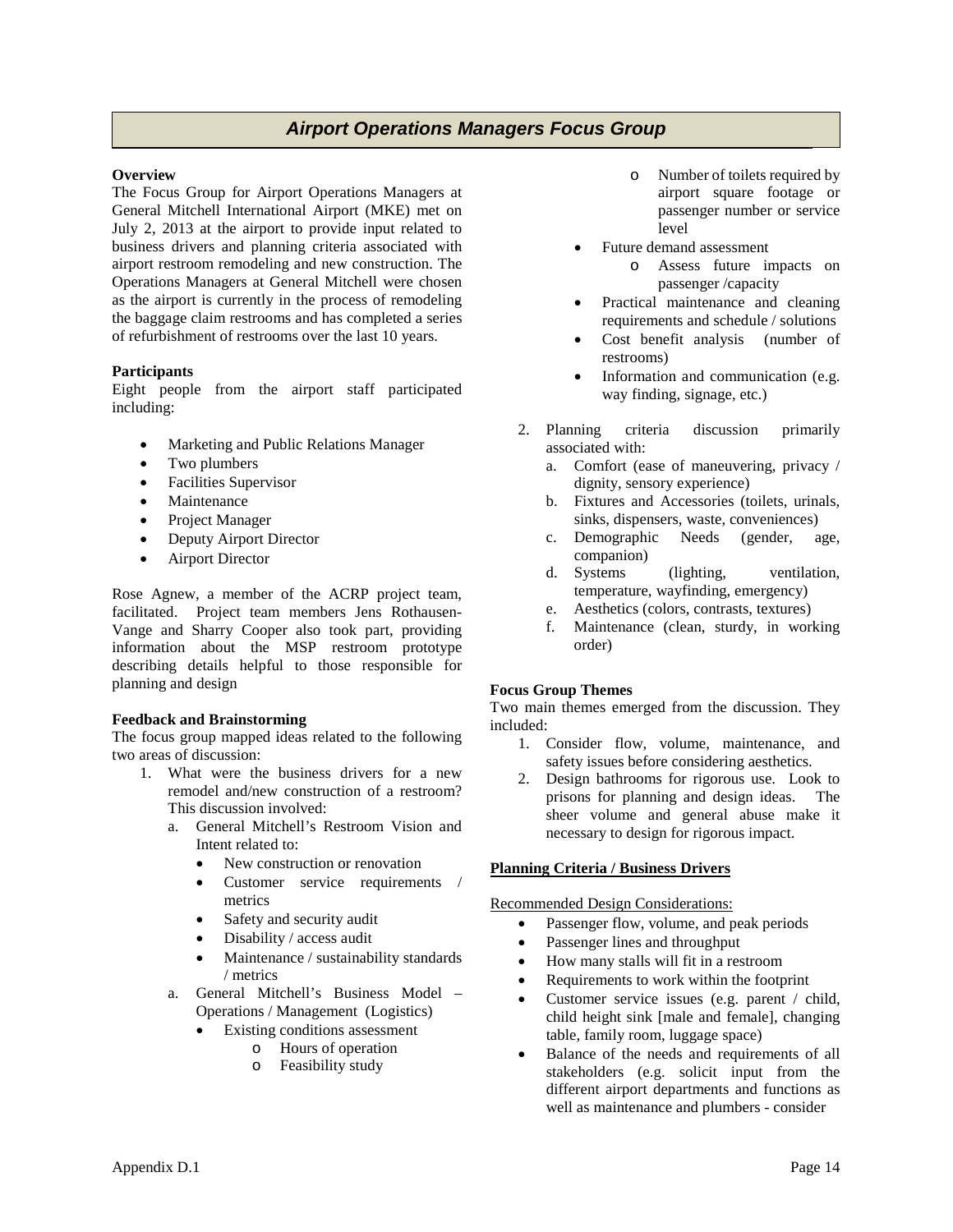# *Airport Operations Managers Focus Group*

workforce demographics when it comes to maintenance)

- Consider technical advancements
- Look for "blind spots" as you enter restroom
- Anticipate all safety issues (e.g. water on the floor or electrical cords that can trip passengers)

## Aesthetics

• Ensure proper ventilation to avoid unpleasant smells

## Demographics:

• Consider gender mix and when to time restroom cleaning shutdowns

## Systems:

- Pipe Chase should ideally be 36 inches
- Choose all automatic or all manual toilet flushing (customer expectations of all being the same)

## Fixture and Accessories

- Recommend fixtures similar to those used in prisons; function before aesthetics
- Put all accessories on one side (hinge side of stall)
- Paper towel dispenser considerations:
	- o Lever operation
	- o Specify paper type to the vendors
	- o MKE has to replace a dispenser every day (365 dispensers per year)
	- o Batteries vs. hard wire

## **Maintenance**

- Rigor / Abuse impacts: Need to make airport restroom more like prison restroom for the rigor of use (e.g. accidents, vandalism)
- Look for incentives (e.g. many vendors provide incentives with buying products like towel paper)
- Develop cleaning metrics
- Do not use stainless steel dividers, as it is too hard to keep clean.
- Flooring: Consider larger tiles versus smaller ones (thinner grout joints). Ideal is terrazzo flooring for ease of cleaning. Avoid floor that needs to be polished.
- Avoid hardware products that are cheaply made.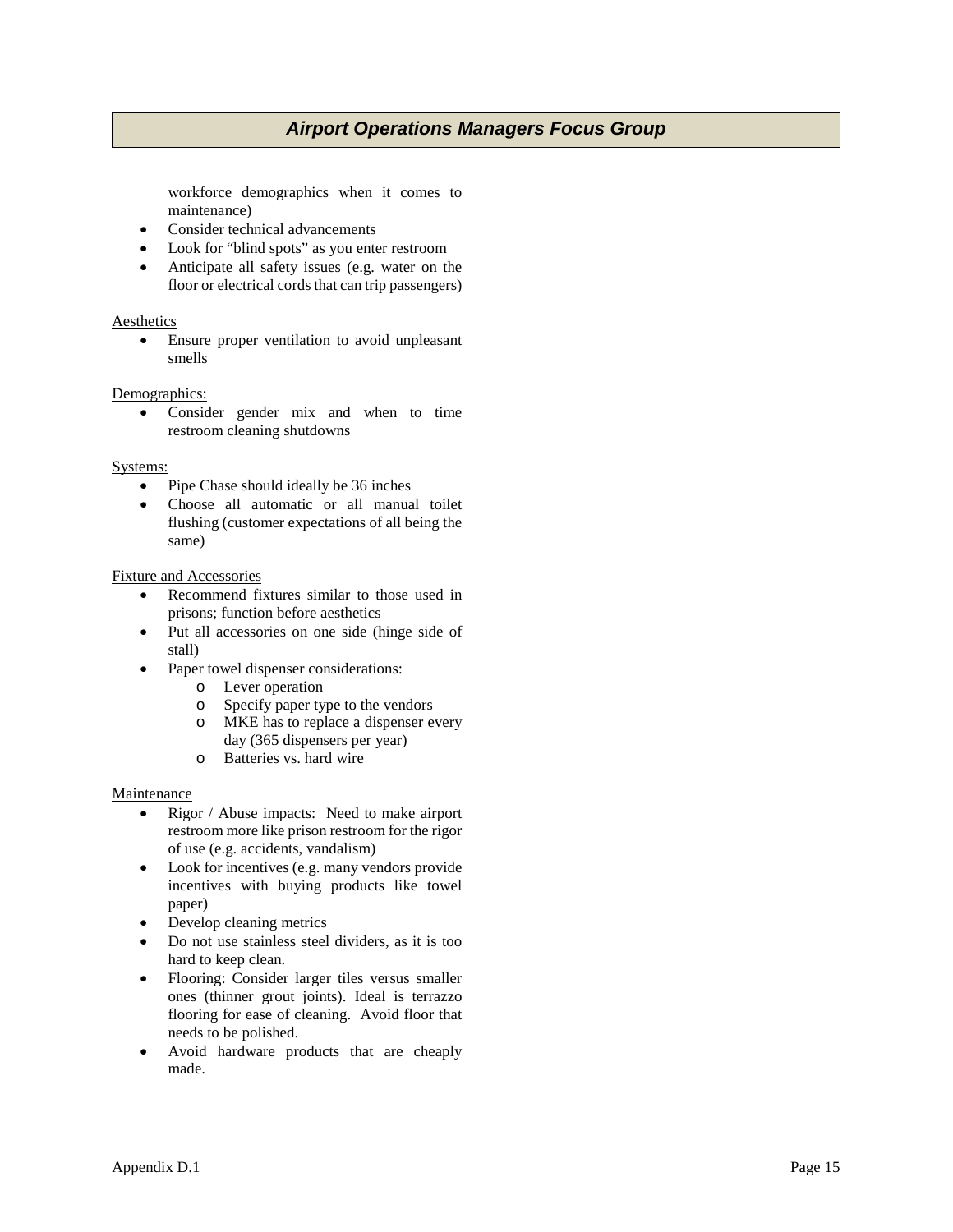# **Overview**

The focus group for cleaners during the day shifts met on May 30, 2013 at Minneapolis-St. Paul International Airport to provide input about the cleaning of airport restrooms including personal experiences and suggestions for improvements. The first- and secondshift cleaning crews provide numerous "touch-up" cleaning visits to the restrooms throughout the day as well as empty trash and restock paper products.

# **Participants**

Six people from ABM, an international building maintenance and facility services company that provides services for 80 U.S. airports participated in the discussion including one manager, two supervisors, and three cleaners. Rose Agnew, a member of the ACRP project team, facilitated. Project team members Jens Rothausen-Vange and Sharry Cooper also took part, providing information about the MSP restroom prototype describing details helpful to those responsible for planning and design.

# **Feedback and Brainstorming**

The focus group talked about what they encounter and their restroom experiences in general. They considered these questions:

- 1. What are current obstacles to servicing restrooms at MSP?
- 2. What aspects at MSP make servicing the restrooms more efficient?
- 3. Which initiatives in the new restrooms at MSP have improved ABM's ability to meet the airport's expectations of cleanliness? Which have not?
- 4. What initiatives at other public (non-airport) facilities has ABM found beneficial for your work?

## **Focus Group Themes**

The discussion focused on several aspects of the cleaning process. The following summarizes the group's comments:

## Cleaning Strategies

Like most airports, there are three daily cleaning shifts as well as periodic specialized cleaning. Cleaning does not track with plane departures/arrivals/cancellations. Deplanement surges are too hard to follow. Restrooms are cleaned six-seven times per day shift.

- 1. First shift: 6:00 a.m. 2:30 p.m. maintenance
- 2. Second shift: 2:00 p.m. 10:00 p.m. maintenance
- 3. Third shift: 9:30 p.m. 5:30 a.m. thorough cleaning of entire restroom
- 4. Detailing occurs once per month and includes pressure washing the walls and stall partitions as well as deep cleaning of the floors.
- Allocation of Maintenance Time:
	- 1. 1/3 mopping floor and sweeping
	- 2. 1/3 restocking items
	- 3. 1/3 wiping counters down, emptying trash
- Maintenance work schedule/order of sequence:
	- 1. Check stock
	- 2. Work from toilets out
	- 3. Clean vanity
	- 4. Sweep and mop floor last
- Text messages from passengers are used to monitor conditions at restrooms status. They go to shift manager.
- The biggest issue during daily shifts is that you can't open restroom until the floor is dry so no one slips. It takes 10 minutes for a wet floor to dry.
- Suggest doing time studies for location and size of area being cleaned to improve efficiency and determine frequency.
- During winter flight cancellations, people sleep and clean more (brush teeth, etc.) and get frustrated. The cleaning crew gets pulled away from cleaning to pull out and re-store sleeping mats.

# Materials

- New quartz wall panels and terrazzo floor are easy to clean. With less or no joints, they squeegee easier.
- Bottom of metal stall and urinal panels rust in old restrooms due to splashing urine.

# Sink Area

- If paper towel sensors are used too frequently, they don't reset in the battery versions
- Mirrors should be above/back from sink so water doesn't splash up on it
- Trash openings often too small get clogged
- New recessed biohazard disposal is sometimes used as trash because it is not red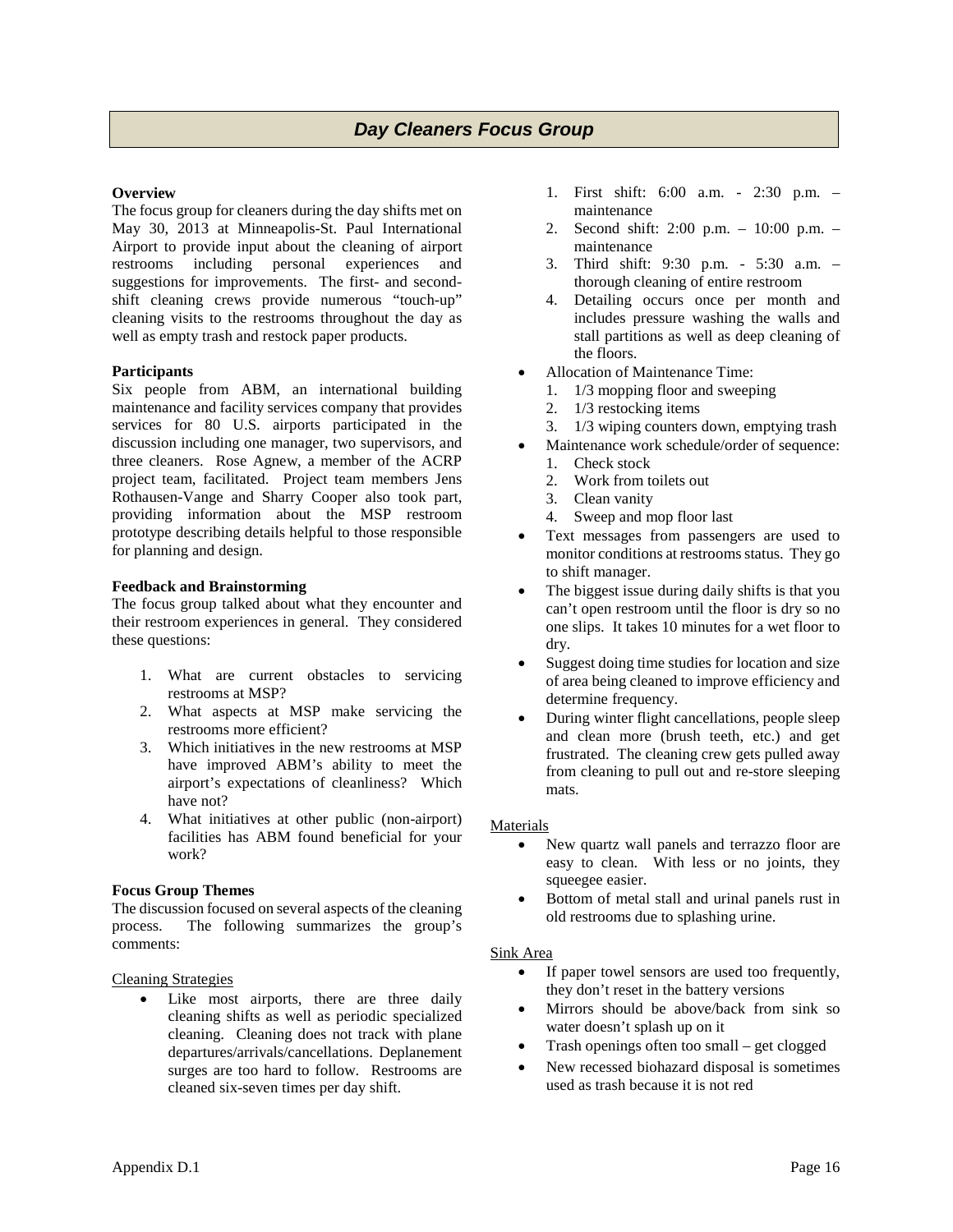# *Day Cleaners Focus Group*

• People sometimes use hand dryers as trash because it's below paper towel dispenser

# Toilet Stalls

- Toilet paper dispenser is too low (meets ADA) – hard to reach by users and hard to replace toilet paper because you have to slide rolls up from underneath
- New grab bar texture is okay for cleaning

# Plumbing

- Water moves away from some floor drains in older restrooms
- Urinals not deep enough they splash and overflow
- Urinals are dirty underneath common texted complaint
- Low flow toilets need more flushes to empty
- Auto-flushes are unreliable
- If toilet and urinal sensors are used too frequently, they don't reset in the battery versions
- Suggest a sign when not an auto flusher
- Water seems too hot for young children
- One thing to change:
- The rubber bottle base is hard to clean in the drinking fountain bottle filling stations. There is mold build-up because it isn't removable.

# **HVAC**

- There is poor air ventilation in old restrooms. Bad for cleaning chemical smells.
- Like air circulating low in new restrooms, it dries floor quickly - always clean.

## Lighting

• More lighting is needed for cleaning.

## Technology

- Texting number for comments works great. Get 1100 texts/year.
- Trouble with new badge reader in signs triggering increase in exhaust during cleaning
- The badge-activated "CLOSED" sign doesn't work at new double-sided Women's restrooms. There are two sides but only one card reader.

Motion detector in entry is not reporting the traffic data to the facilities monitoring system, so cleaners are not able to monitor passenger counts

#### Storage

- Janitor's Closet/Storage should be near restrooms – not centrally located. Too much travel time.
- ABM does not use pipe chases for their storage because supplies disappear. Would prefer a caged area or separate closet.
- Access doors should be outside of restrooms so any gender can use them

## **Observations**

The cleaning staff is in many ways the eyes and ears of the airport. Immersed in the daily flow of restroom travelers, they "see it all." Some of their thoughts:

- Most restrooms are too small
- Restrooms should be planned so you never have to shut down the entire room (have two sides)
- When chase doors swing out into the concourse, they sometimes hit passers by
- If everything is touch-free, it creates the perception that the space is clean
- Some foreigner travelers don't know how to use Western restrooms. Activities like these occur daily. Staff is trained to expect these behaviors as it is difficult to educate travelers who are just passing through.
	- 1. Stand or squat on toilets
	- 2. Don't use toilet paper wipe hands on walls
	- 3. Climb on sinks to cleanse
- Vandalism and graffiti typically comes from angry travelers, occasionally airport staff.
- Spring break kids often stuff toilet seat covers, shoes, hats, etc. into toilets
- The translucent glass film in the new restrooms shows shadows of people changing in the accessible stalls because of the location of the lights. This is visible to the planes parked at the nearby gates.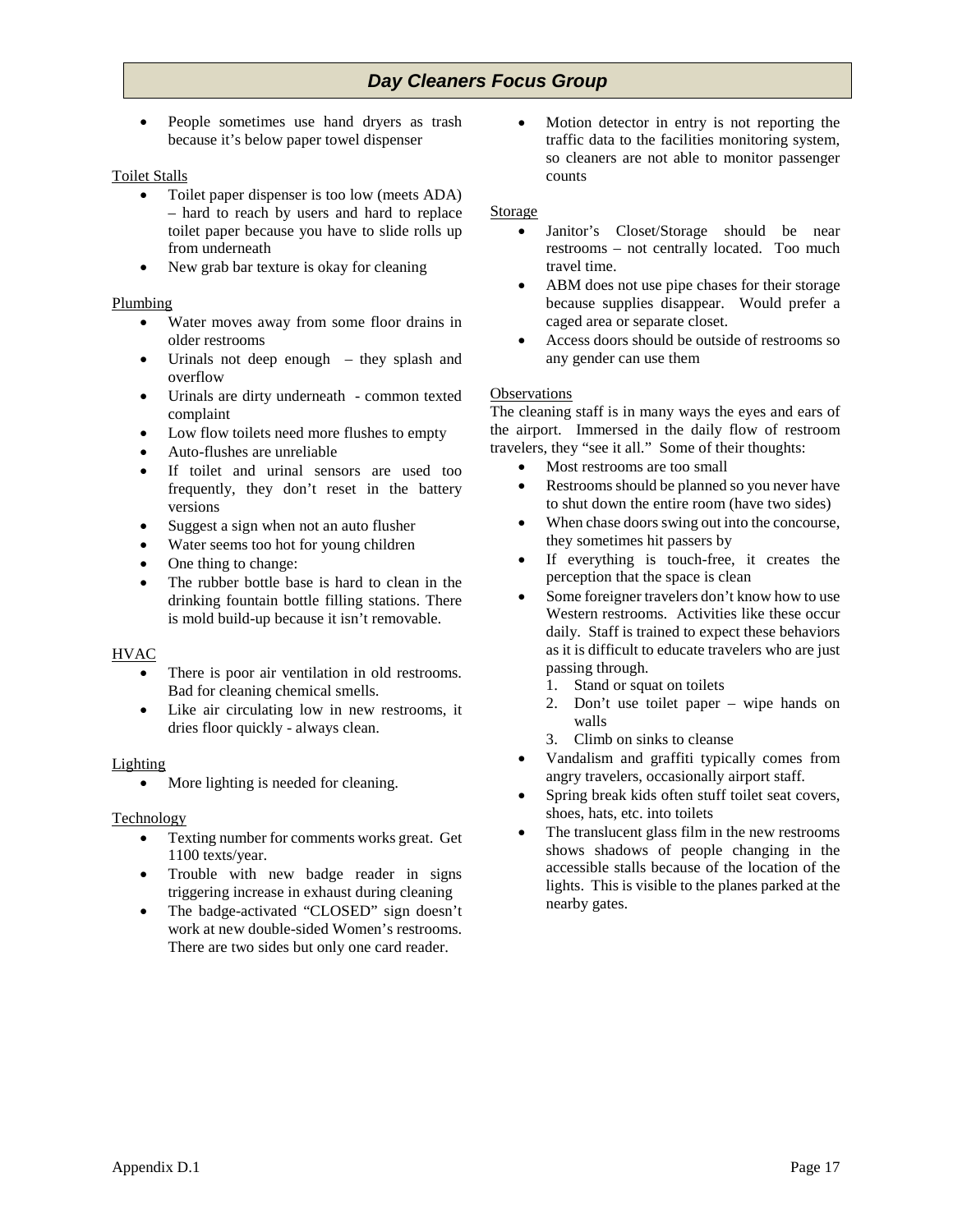# *Third-shift Cleaners Focus Group*



#### **Overview**

The focus group for third-shift cleaners during met on July 11, 2013 at Minneapolis-St. Paul International Airport to provide input about the cleaning of airport restrooms including personal experiences and suggestions for improvements. The third-shift cleaning crew provides thorough cleaning of the restrooms each night as well as deeper cleaning on a monthly basis. There are 70 cleaners on the third-shift compared to 20 staff for each of the two day shifts.

## **Participants**

Three people from ABM, an international building maintenance and facility services company that provides services for 80 U.S. airports participated in the discussion including one manager, one assistant manager, and one supervisor. Rose Agnew, a member of the ACRP project team, facilitated. Project team members Jens Rothausen-Vange and Sharry Cooper also took part, providing information about the MSP restroom prototype describing details helpful to those responsible for planning and design

## **Feedback and Brainstorming**

The focus group talked about what they encounter and their restroom experiences in general. They considered these questions:

- 1. What are current obstacles to servicing restrooms at MSP?
- 2. What aspects at MSP make servicing the restrooms more efficient?
- 3. Which initiatives in the new restrooms at MSP have improved ABM's ability to meet the airport's expectations of cleanliness? Which have not?
- 4. What initiatives at other public (non-airport) facilities has ABM found beneficial for your work?

## **Focus Group Themes**

In the course of the focus group for day cleaners, it was repeated that we should talk with the night shift. "They do the primary cleaning." Several weeks later, we conducted this session during their work shift. Many of their comments compared the new restroom prototypes at MSP with the other restrooms of varied vintage. They encouraged all designers to spend a few hours cleaning before they design a restroom or at least ensure that a cleaner from the third-shift attend all planning meetings.

The format for the day cleaners' focus group is followed here to summarize the group's comments:

# Cleaning Strategies

- Electrical devices (hand dryers , etc.) have to be covered when pressure washed - time consuming
- A crew can detail-clean 5-6 older restrooms per night, but one new restroom takes 6 hours because they're larger, have lots of stainless steel, and more corners at the floor to work around (each 9-1/2" thick stall partition sits on the floor at three spots), and since they're new,